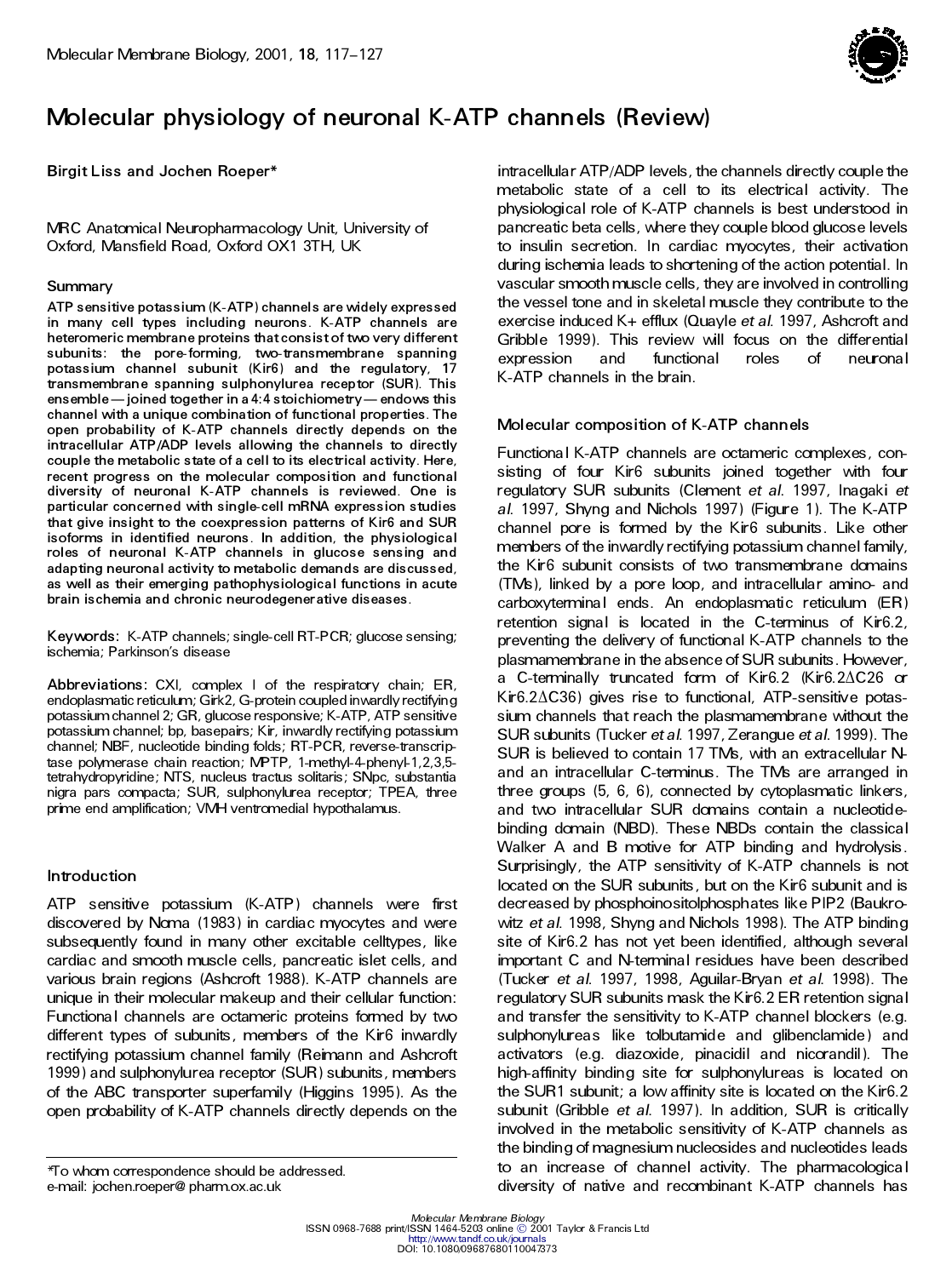

Figure 1. Subunit composition and stoichiometry of K-ATP channels. (*a*)K-ATP channels are made up by inwardly rectifying potassium channel subunits (Kir6.1 or Kir6.2) and sulphonylurea receptor subunits (SUR1, SUR2A or SUR2B). Two intracellular nucleotide-binding folds (NBF-1 and NBD-2) are located intracellularly on the SUR subunit. (*b*) In functional K-ATP channels, four pore forming Kir6 subunits are joined together with four regulatory SUR subunits.

recently been reviewed (Bryan and Aguilar-Bryan 1999, Seino 1999, Ashcroft and Gribble 2000).

Up until now, two members of the Kir6 family have been cloned, Kir6.2 and Kir6.1 (Inagaki *et al*. 1995a, c, Sakura *et al*. 1995), and two SUR isoforms have been identified, SUR1 and SUR2 (Aguilar-Bryan *et al*. 1995). Furthermore, a variety of SUR1 and SUR2 splice variants have been described, with SUR2A and SUR2B being the most important (Sakura *et al*. 1995, Chutkow *et al*. 1996, 1999, Inagaki *et al*. 1996, Isomoto *et al*. 1996). The clustered localization of Kir6.2 and SUR1 on the human chromosome 11p15.1 (Inagaki *et al*. 1995a) and of Kir6.1 and SUR2 at 12p11 (Inagaki *et al*. 1995b, Chutkow *et al*. 1996) indicate that they might have been separated from a single ancestral gene earlier in evolution. In this context, it is noteworthy that a recently cloned *Drosophilia* SUR could form functional sulphonylurea sensitive potassium channels in the absence of Kir6 subunits (Nasonkin *et al*. 1999). Recently, an additiona l player has been cloned. Alpha-endosulphine is a peptide highly ex pressed in the brain that acts like an endogenous sulphonylurea on the SUR and might be involved in the control of K-ATP channel activity. However, its precise functional role remains unclear at present (Heron *et al*. 1998).

## **Diversity of K-ATP channels**

In heterologous expression systems, different combinations of the possible K-ATP channel subunits give rise to functional K-ATP channels with different biophysical, pharmacologica l and metabolic properties (Yokoshiki *et al*. 1998). Kir6.2, in combination with SUR1, forms highly diazoxide-s ensitive K-

ATP channels with single-channel conductances of  $60 - 80$ pS and properties very similar to those present in pancreatic beta cells (Inagaki *et al*. 1995a, Sakura *et al*. 1995). Kir6.2 and SUR2A resemble the K-ATP channels of cardiac and skeletal muscle, relatively insensitive to diazoxide with similar single-channel conductances (Inagaki *et al*. 1996, Okuyama *et al*. 1998). SUR2B, in combination with Kir6.1 or Kir6.2 subunits , generates diazoxide-s ensitive K-ATP chan nels that possess properties reminiscent of those studied in smooth muscle. K-ATP channels, with Kir6.1 as pore forming subunit, display a significantly smaller single-channel con ductance of ~ 30 pS (Isomoto *et al*. 1996, Yamada *et al*. 1997). The molecular composition of the mitochondrial K-ATP channels remain unclear; however, its single channel conductance of  $10 - 30$  pS would be consistent with Kir6.1 subunits forming the channel pore of mitochondrial K-ATP channels (Inoue *et al*. 1991, Mironova *et al*. 1999). In addition, Kir6.1 protein has been immunocytochemically localized at mitochondria (Suzuki *et al*. 1997, Zhou *et al*. 1999).

## **Neuronal K-ATP channels**

K-ATP channel subunits are also widely expressed through out different brain regions, as indicated by sulphonlyurea binding studies (Mourre *et al*. 1990, Treherne and Ashford 1991, Zini *et al*. 1991, Hicks *et al*. 1994, Dunn-Meynell *et al*. 1997), *in situ* hybridization and immunohis tochemistry data (Karschin *et al*. 1997, Dunn-Meynell *et al*. 1998, Zhou *et al*. 1999). Moreover, a variety of different neuronal populations possess somatodenditic K-ATP currents with diverging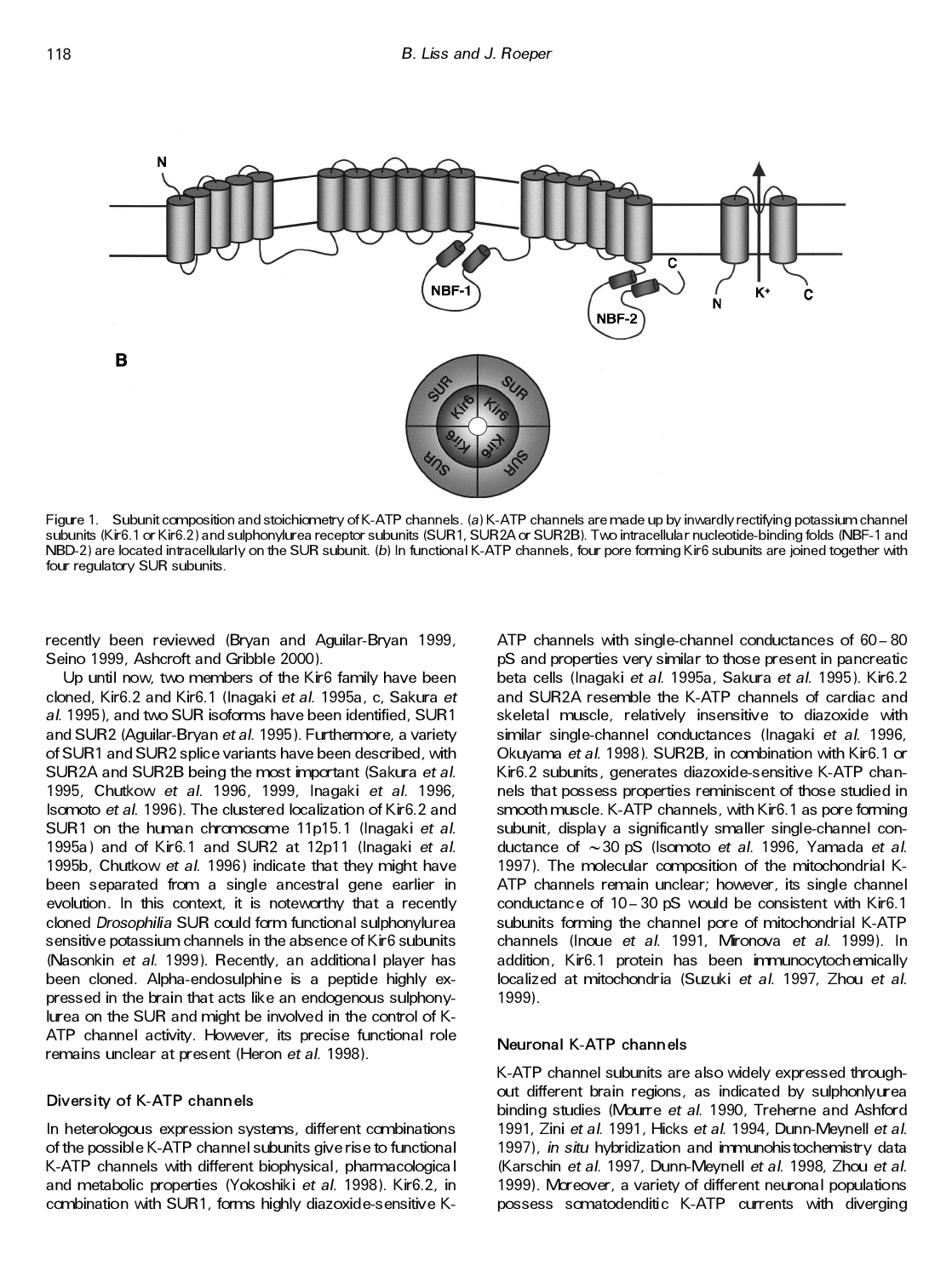biophysica l and pharmacologica l properties , indicating that the K-ATP channels in the brain do not belong to a homogeneous group. K-ATP channels have been described in cortical and hippocampal pyramidal- and interneurons (Ohno-Shosaku and Yamamoto 1992, Hyllienmark and Brismar 1996, Fujimura *et al*. 1997, Zawar *et al*. 1999, Pelletier *et al*. 2000), striatal neurons (Schwanstecher and Panten 1994, Schwanstecher and Bassen 1997, Lee *et al*. 1998), various nuclei of the hypothalamus (Ashford *et al*. 1990, Spanswick *et al*. 1997, 2000, Lee *et al*. 1999), GABAergic and dopaminergic substantia nigra neurons (Schwanstecher and Panten 1993, Roper *et al*. 1995, Stanford and Lacey 1995, 1996, Watts *et al*. 1995, Guatteo *et al*. 1998, Liss *et al*. 1999a), locus coeruleus neurons (Finta *et al*. 1993, Illes *et al*. 1994, Koyama *et al*. 1999), dorsal vagal (Trapp and Ballanyi 1995, Karschin *et al*. 1998), and other brainstem neurons (Dallaporta *et al*. 2000). Also, there is evidence for functional presynaptic K-ATP channels (Amoroso *et al*. 1990, Watts *et al*. 1995, Ye *et al*. 1997).

In accordance with the described high and low sulphonylurea binding sites and the functional and pharmacologica l diversity of K-ATP currents, the molecular makeup of neuronal K-ATP channels appears to be not homogeneous . However, it seems that Kir6.2 is the pore forming subunit in most neuronal populations and Kir6.1 may form the pore of glial and mitochondrial K-ATP channels in the brain (Karschin *et al*. 1997, Suzuki *et al*. 1997, Dunn-Meynell *et al*. 1998, Zawar *et al*. 1999, Zhou *et al*. 1999).

A combined approach of electrophysiological patch-clamp and single-cell mRNA expression profiling techniques (RT- PCR) (Monyer and Lambolez 1995) was used to study the coexpression patterns of K-ATP channel subunits in indivi dual neurons . As illustrated in Figure 2, in this method, the cytoplasm of an electrophysiologically characterized neuron is harvested and the cellular mRNA is subsequently reverse transcribed into cDNA. After an optional amplification step of the single-cell cDNA pool, the expression of K-ATP channel subunits is detected by PCR amplification. So far, three variants of the single-cell method have been described: multiplex nested RT-PCR (Lambolez *et al*. 1992), antisense RNA (aRNA) amplification (Eberwine *et al*. 1992) and three prime and amplification (TPEA) PCR (Dixon *et al*. 1998).

Single-cell RT-PCR studies detected heterogeneous ex pression profiles of K-ATP channel subunits between and also within different neuronal populations. Table 1 sum marizes the results of these studies. All known K-ATP channel subunits (except SUR2A) have been detected in different combinations in individual neurons. This suggests the presence of molecularly distinct neuronal K-ATP chan nels that might reflect different functional roles in the brain. However, very little is known about the plasticity and regulation of gene expression of neuronal K-ATP channels in the brain and, thus, any firm conclusions might be premature.

## **Function of neuronal K-ATP channels**

Similar to peripheral tissues, two functional roles for neuronal K-ATP channels have been proposed. Inspired by the key role of K-ATP channels in beta cells, it is assumed that in

certain specialized neurons , e.g. in the hypothalamus , K-ATP channels might serve a similar role in glucose sensing and control of glucose homeostasis (Levin *et al*. 1999). As K-ATP channels are very widely expressed in the CNS, they are likely to serve a different functional role in most neuronal populations that are not involved in glucose-sensing; presumably in adapting electrical activity of neurons and synapses to their intrinsic energy metabolism.

## *Ess ential role of hypothalamic K-ATP channels in central glucose sensing*

The functional role of K-ATP channels is best understood for the pancreatic beta cells, where these channels couple blood glucose levels to insulin secretion. In beta cells, K-ATP channels close in response to increased extracellular glucose concentrations that arise after food intake. To induce K-ATP channel closure, glucose has to be taken up and metabolized by the beta cells. Therefore, proteins like the low affinity glucose carrier GLUT2 and the glucose phosphor ylating enzyme glucokina se are also essential components of glucose sensing. Furthermore, the NADH shuttle links cytosolic glycolysis with the activation of mitochondrial energy metabolism that increases the ATP/ADP ratio of the cell (Eto *et al*. 1999). This increased ATP/ADP ratio induces closure of K-ATP channels and subsequent membrane depolarization, which in turn initiates electrical activity and calcium-mediated exocytosis of insulin (Ashcroft and Gribble 1999). Recent dominant-negative transgenic and K-ATP knockout models have given explicit genetic evidence for the key role of Kir6.2/SUR1 containing K-ATP channels in glucose-induced insulin secretion (Miki *et al*. 1997, 1998, Seghers *et al*. 2000, Seino *et al*. 2000). Furthermore, targeting mutated K-ATP channels with reduced ATPsensitivity to beta cells severely disrupts glucose-induced insulin secretion directly, demonstrating that accurate tuning of the ATP/ADP sensing function of the K-ATP channel is an essential molecular mechanism of peripheral glucose sensing *in vivo* (Koster *et al*. 2000).

Do some neuronal K-ATP channels serve an analogous function in central glucose sensing? In the hypothalamus, especially in the ventromedial hypothalamus (VMH) and the arcuate nucleus , a subset of neurons, called glucoseresponsive (GR) neurons, are known to enhance their rate of action potential firing in response to physiological increases in glucose levels. These neurons are known to be involved in the neuroendocrine control of glucose homeostasis (Minami *et al*. 1986, Silver and Erecinska 1998, Yang *et al*. 1999). In this context, it is important to note that hypothalamic neurons also express glucokina se and GLUT2, other essential proteins for glucose sensing (Rayner *et al*. 1994, Nualart *et al*. 1999, Lynch *et al*. 2000). Further interesting parallels between beta cell and hypothalamic glucose sensors have been described (Yang *et al*. 1999, Schuit *et al*. 2001). GR neurons not only sense glucose concentrations like beta cells, but their electrical activities are also modulated by important hormones like leptin and insulin (Spanswick *et al*. 1997, 2000, Shiraishi *et al*. 2000). Although the existence of K-ATP channels has been demonstrated in GR neurons , the direct evidence for their involvement in the physiological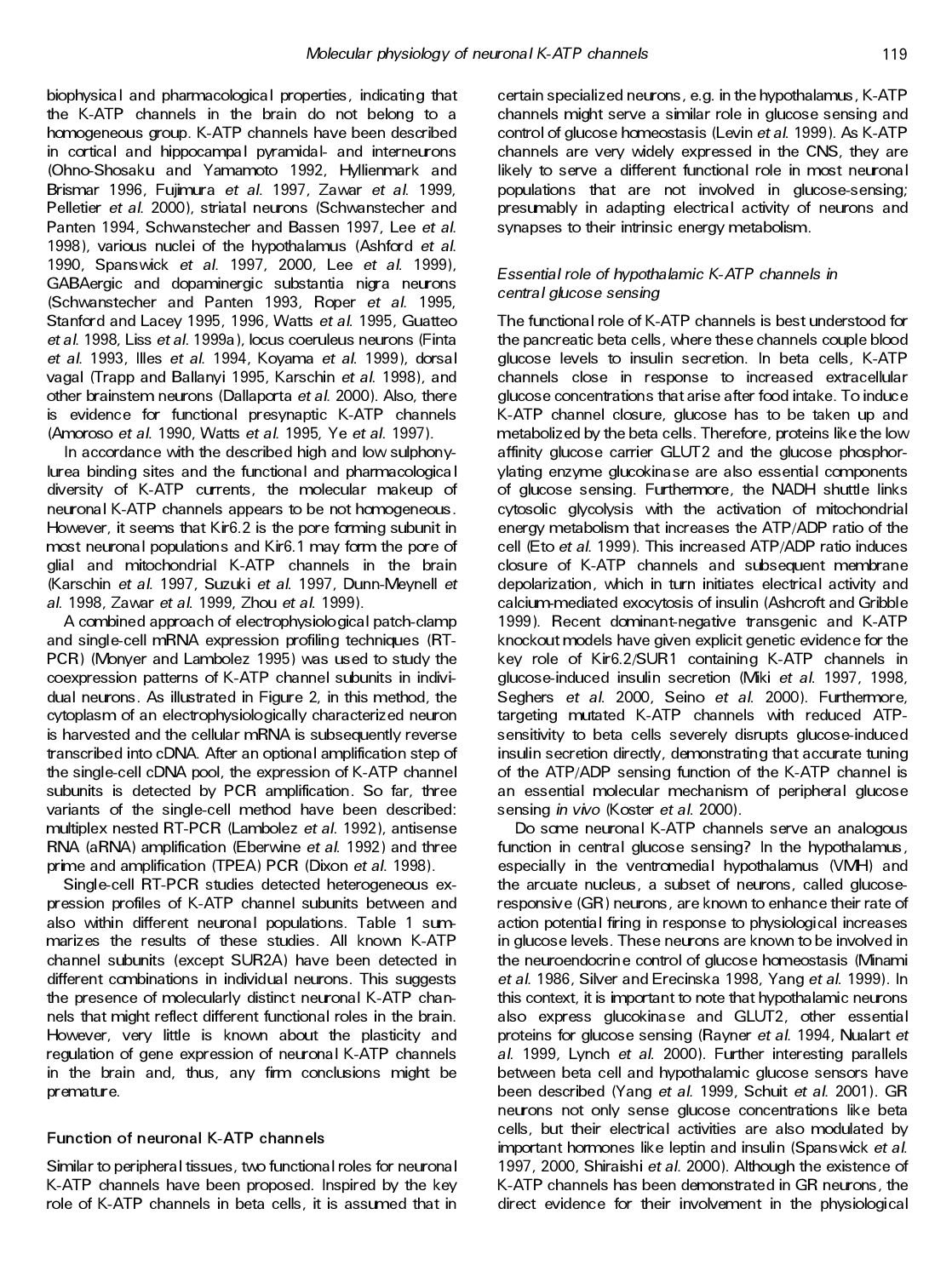

Figure 2. Principle of the single-cell RT-PCR technique to study K-ATP channel subunit expression in individual neurons. (*a*) A dopaminergic neuron in an acute mouse brain slice preparation before patch clamp recording visualized by IR-DIC videomicroscopy (scale bar: 15 *l*m). (*b*) After electrophysiological characterization, the cytoplasmic contents of the neuron, containing the mRNA and the nucleus, are harvested with the patch pipette without loosing the gigaseal. Picture shows the pipette after aspiration with the nucleus visible inside. (*c*) The contents of the patch pipette are subsequently expelled into a PCR reaction tube containing the contents for reverse transcription of the mRNA. After cDNA synthesis with random hexamer- or oligo-dT-primers, the cDNA is directly used for PCR amplification of target genes. Alternatively, the cDNA pool could be amplified prior to PCR. (*d*) After PCR amplification with gene-specific primers, the single-cell expression profiles are analysed via gelelectrophoresis. Picture shows the multiplex nested PCR results for two dopaminergic SNpc neurons. In addition to the four K-ATP channel subunits, it is probed in parallel for the expression of four markergenes (TH-tyrosine hydroxylase, GFAP-glial fibrillaric acidic protein, Girk2-G protein coupled inwardly rectifying potassium channel, GAD67-glutamic acidic decarboxylase). A band indicates single-cell expression of the respective gene.

glucose-dependent regulation of excitability of GR neurons was missing. We could, recently, show the complete absence of both, functional K-ATP channels and glucose sensing in VMH neurons in a Kir6.2 knockout mouse (Liss *et al*. 2000). These findings demonstrate that the Kir6.2 subunit of K-ATP channels is not only a necessary molecular component for native VMH plasmamembrane K-ATP chan nels, it is also essential for glucose sensing in GR neurons . Furthermore, single-cell mRNA expression profiling and quantitativ e pharmacologica l data indicate that SUR1, in

combination with Kir6.2, builds the native beta cell-like K-ATP channel in GR neurons in the VMH (Miki *et al*. 2001). In contrast to the beta cell, glucose-induced activity in GR neurons does not induce direct secretion of neuronal hormones. It controls, via brainstem nuclei, the release of peripheral hormones , e.g. glucagons , that are mediators of glucose homeostasis (Steffens *et al*. 1990, Levin *et al*. 1999, Miki *et al*. 2001). How many other types of neurons , e.g. in the nucleus tractus solitaris (NTS), are involved in central glucose sensing is unclear, as well as the molecular identities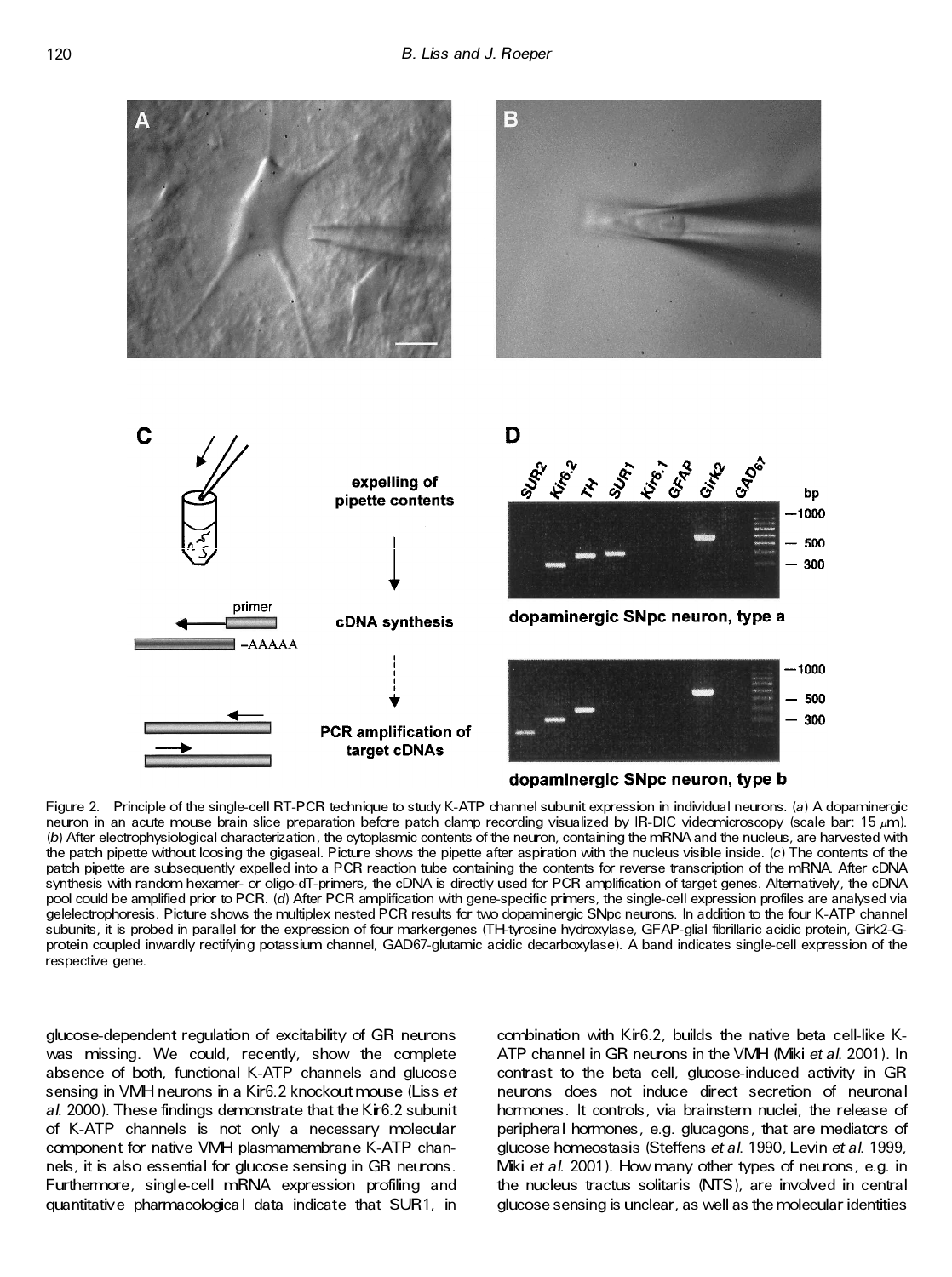| Brain region                                                   | Neuronal type                                   | Single<br>channel<br>conductance | Reference electrophysiology                                            | K-ATP<br>subunit<br>expression                                                                                                      | Reference single-cell<br>RT-PCR         |
|----------------------------------------------------------------|-------------------------------------------------|----------------------------------|------------------------------------------------------------------------|-------------------------------------------------------------------------------------------------------------------------------------|-----------------------------------------|
| Hippocampus (rat)                                              | CA1 pyramidal cells                             | 7                                | Hyllienmark and Brismar (1996)<br>Fujimura et al. (1997)               | SUR <sub>1</sub> /Kir <sub>6.1</sub><br>SUR2/Kr6.2<br>SUR <sub>1</sub> /Kir <sub>6.2</sub><br>SUR <sub>2</sub> /Kir <sub>6.1</sub>  | Zawar et al. $(1997)^*$                 |
| Hippocampus (rat)                                              | Stratum radiatum<br>interneurons                | ?                                | Zawar et al. (1997)                                                    | SUR1/Kir6.1<br>SUR <sub>2</sub> /Kir <sub>6.2</sub><br>SUR <sub>1</sub> /Kir <sub>6.2</sub><br>SUR <sub>2</sub> /Kir <sub>6.1</sub> | Zawar et al. $(1997)^*$                 |
| Striatum (rat)                                                 | Cholingeric interneurons                        | 44 pS                            | Lee et al. (1998)                                                      | SUR <sub>1</sub> /Kir <sub>6.1</sub>                                                                                                | Lee et al. (1998)                       |
| Hypothalamus (rat)                                             | Ventromedial hypothalamic 65 and 140<br>neurons | pS                               | Ashford et al. (1990)<br>Spanswick et al. (1997)<br>Liss et al. (2000) | SUR1/Kir6.1<br>SUR <sub>1</sub> /Kir <sub>6.2</sub>                                                                                 | Lee et al. (1999)<br>Miki et al. (2001) |
| compacta (mouse,<br>guinea-pig)                                | Substantia nigra pars Dopaminergic neurons      | 64 pS                            | Roeper et al. (1990)<br>Stanford and Lacey (1996)                      | SUR <sub>1</sub> /Kir <sub>6.2</sub><br>SUR2B/Kir6.2                                                                                | Liss et al. (1999a)                     |
| Substantia nigra pars GABA ergic neurons<br>reticulata (mouse) |                                                 | 71 pS                            | Schwanstecher and Panten (1993)<br>Stanford and Lacey (1996)           | SUR <sub>1</sub> /Kir <sub>6.2</sub>                                                                                                | Liss et al. (1999a)                     |
| Brainstem (rat)                                                | Dorsal vagal neurons                            | 73 pS                            | Trapp and Ballanyi (1995)                                              | SUR <sub>1</sub> /Kir <sub>6.2</sub>                                                                                                | Karschin et al. (1998)                  |

Table 1. Single-cell RT-PCR expression profiling of K-ATP channel subunits in different neuronal populations.

Note that three different variants of the single-cell RT-PCR method are used. Liss and Zawar: multiplex nested RT-PCR, Lee: three prime end amplification (TPEA) PCR, Karschin: antisense RNA amplification. \*Primers did not discriminate between SUR2A and SUR2B splice variants .

and functional roles of K-ATP channels in these neurons (Dallaporta *et al*. 2000). A different aspect of the important role of K-ATP channels for glucose sensing was illustrated by the recent finding that the Kir6.2 and SUR1 transcription rates are decreased with increasing glucose levels in isolated beta cells (Moritz *et al*. 2001). The glucose-dependent regulation of K-ATP subunit expression might also be operative in the brain, as neurons and beta cells possess the same K-ATP subunit promotor (Hernandez-Sanchez *et al*. 1999). In addition to central neurons , peripheral enteric neurons have also been shown to be glucose sensing and to express the K-ATP channel subunits SUR1 and Kir6.2 (Liu *et al*. 1999).

### *Neuronal K-ATP channels as metabolic gatekeepers?*

As mentioned above, most neuronal populations are not directly involved in beta cell-like glucose sensing. Nevertheless, many of them express functional K-ATP channels . It is likely that these neuronal K-ATP channels act as general energy control elements that adapt the electrical activity and consequently neuronal ATP consumption to the delicate metabolic state of neurons . Increased electrical activity will lead to internal sodium accumulation that stimulates Na<sup>+</sup>/K<sup>+</sup> ATPase activity, which is by far the most dominant consumer (40 - 70%) of neuronal ATP (Erecinska and Dagani 1990). K-ATP channels that have been found on axonal, terminal and somatodendritc membranes, are ideal sensors to detect locally-enhanced activity-dependent changes in ATP/ADP ratio and translate them into an altered channel activity. The activity-dependent activation of K-ATP channels will tend to hyperpolarize the membrane and dampen excitability. Thus,

K-ATP channel activation will act as negative feedback in order to match electrical signalling and energy consumption. Supportive of this notion is the evidence that some K-ATP channels are active *in vivo* in the brain under physiological conditions (Fellows *et al*. 1993). In accordance, intracellular sodium loading and increased Na<sup>+</sup> /K<sup>+</sup> ATPase activity have been shown to enhance neuronal K-ATP channel activity (Seutin *et al*. 1996). These mechanisms might also be operative at presynaptic membranes that are compartments of high metabolic demands . Here, K-ATP channel activation will reduce neurotransmitter release, which has been demonstrated in particular for GABAergic neurotransmission (Amoroso *et al*. 1990, Mourre *et al*. 1990, Luhmann and Heinemann 1992, Watts *et al*. 1995). Recent evidence suggests that this metabolic tuning of neuronal activity is not simply a homeostatic 'safety' device, but might control higher functions like memory, learning or voluntary move ment (Lamensdorf *et al*. 1999, Stefani *et al*. 1999). There is also another possible mechanism to be taken into account. Activity-dependent K-ATP channel activation not only in creases membrane conductance, but also leads to enhanced activity-dependent K <sup>+</sup> efflux that rapidly accumulates in the small extracellular space of the CNS (Laming 2000). These activity-dependent changes in external K <sup>+</sup> concentration might serve as coupling between local metabolic demands and cerebrovascular perfusion, as mild increases in external K <sup>+</sup> are potent inducers of local vasodilatation (Quayle *et al*. 1997, Nguyen *et al*. 2000). In this way, K-ATP channel activity might provide two feedback loops : a cellular one that controls the excitability of individual neurons or synapses and a regional one that uses K + fluxes as readout to match regional electrical activity with local blood flow. There are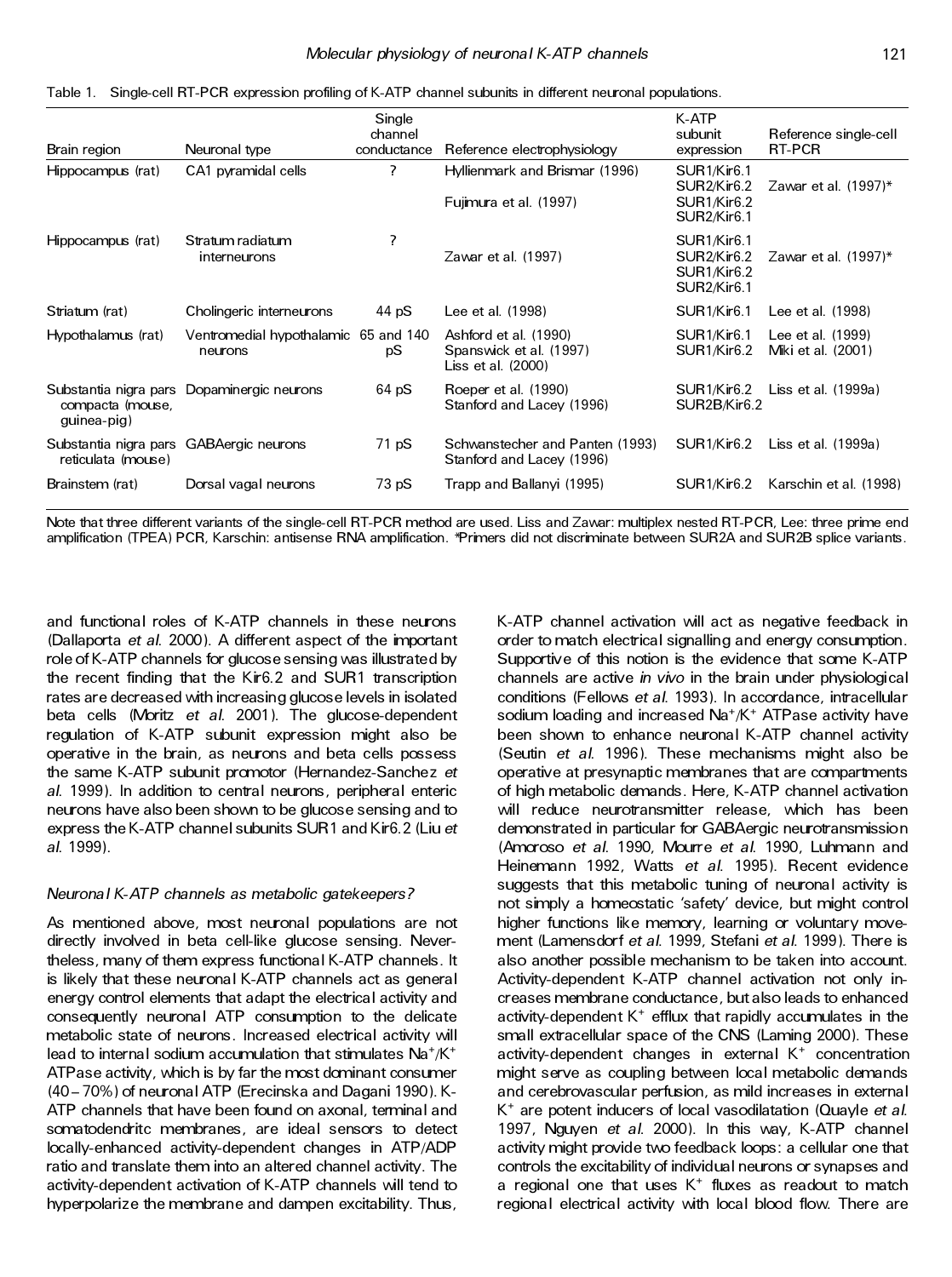conflicting results in the literature, whether neuronal K-ATP channels are involved in this type of signalling or not (Schaeffer and Lazdunski 1991, Jiang *et al*. 1992, Fellows *et al*. 1993, Zetterstrom *et al*. 1995). In this context, K-ATP channels in dopaminergic neurons might have an additional role, as it has been shown that dopaminergic terminals directly innervate brain arterioles. Thus, dopaminergic neurons might not only control neuronal activity, but also the perfusion of their axonal target areas (Krimer *et al*. 1998). There is increasing evidence that neuronal K-ATP channels are not just pure metabolic sensors, but that they can also serve as effectors for other biochemical pathways and second messenger systems, like G-proteins , PIP cascades, and proteinkinase-mediated phosphorylations. This has already been appreciated for native peripheral and also recombinant heterologously expressed K-ATP channels (Sanchez *et al*. 1998, Baukrowitz and Fakler 2000, Lin *et al*. 2000, Wada *et al*. 2000). Neuronal K-ATP channels can be modulated by coupling to metabotropic receptors, cytoskeletal changes and other mechanisms (Tanaka *et al*. 1996, Hosseinzadeh and Stone 1998, Mironov and Richter 2000). Thus, K-ATP channels act as integrators of multiple signalling pathways that converge on these channels .

## **Neuronal K-ATP channels and disease**

## *Role of neuronal K-ATP channels in acute ischemia/hypoxia*

With respect to acute or chronic perturbations of energy metabolism, the brain is by far the most vulnerable organ. A few minutes of hypoxia or ischemia can lead to irreparable structural and functional loss. Conceptionally, K-ATP chan nels are attractive targets in the pathophysiological scenario of hypoxia/ischemia, not only in the heart but also in the brain. The initiation and execution of hypoxic/ischemic neuronal death is believed to critically depend on excessive glutamate release and subsequent excitotoxicity (Dirnagl *et al*. 1999). It has been argued that in these acute scenarios , K-ATP channel activation might reduce terminal depolarization and, thus, decrease ischemic glutamate release. In addition, somatodendritic K-ATP channel activation might diminish the glutamate-induced calcium overload and initiation of necrotic or apoptotic cell death (Haddad and Jiang 1994). On the other hand, opening of K-ATP channels by ischemia will accelerate the external K<sup>+</sup> accumulation, which will shift the equilibrium potential of potassium to more positive values, resulting in membrane depolarization and, finally, collapse of ionic gradients. In this context, its is noteworthy that organisms with a high brain-hypoxia toler ance, like deep-diving turtles or new-borns , have a very low density of neuronal K-ATP channels compared to highly vulnerable adult mammalian brains (Jiang *et al*. 1992). Apparently, there is an inevitable trade-off between protecting the integrity of the membrane potential and at the same time accelerating external K <sup>+</sup> accumulation by active K-ATP channels during metabolic challenges (Cameron and Baghdady 1994). However, in rats, K-ATP channel activating drugs have been shown to reduce the infarct volume in a middle cerebral artery occlusion paradigm (Takaba *et al*. 1997). This indicates that activation or

overexpression of K-ATP channels can not only be neuro protective in *in vitro* model systems (Wind *et al*. 1997, Reshef *et al*. 1998, Jovanovic *et al*. 1999), but also appears to be beneficial in *in vivo* focal cerebral ischemia. As K <sup>+</sup> channel openers might also act on vascular K-ATP channels , the specific role of neuronal K-ATP channels in the pathophysiology of acute ischemia needs to be further clarified. It is likely that the best evidence will come from cell-type specific transgenic mouse models. Recent interest focused on the possible contribution of K-ATP channels to a phenomenon called ischemic preconditioning that is studied predominantly in the heart (Cohen *et al*. 2000), but is also present in the brain (Cheung 2000). Here, a short and fully reversible hypoxic or ischemic insult precedes the genuine hypoxia/ ischemia test period and induces a set of protective adaptive changes that increases the hypoxic tolerance and speed of recovery for the second challenge. There is increasing evidence that the opening of K-ATP channels could play a central role either as trigger or effector of this protective preconditioning in the brain (Perez-Pinzon and Born 1999, Blondeau *et al*. 2000). Protein kinase C-mediated phosphor ylation of K-ATP channels and a subsequent increase in open probability is one of the suggested molecular mechanisms (Wang and Ashraf 1999, Light *et al*. 2000). More work is needed to understand the mechanisms of preconditioning. Deeper insight in the respective roles of plasmamembrane and mitochondrial K-ATP channels in preconditioning could have import clinical implications for neuroprotective therapies.

## *K-ATP channels in neurodegenerativ e disease*

It has been demonstrated for a variety of brain regions that metabolic inhibition of glycolysis or the mitochondrial respiratory chain act as potent activators of neuronal K-ATP channels (Riepe *et al*. 1992, Roper and Ashcroft 1995, Hyllienmark and Brismar 1996, Ballanyi and Kulik 1998, Koyama *et al*. 1999, Sun *et al*. 2000, Zawar and Neumcke 2000). This is not only relevant for acute metabolic challenges, as discus sed above, but also in the more chronic settings of neurodegenerative disorders like Alzheimer's or Parkinson's disease (PD). Chronic impairment of mitochon drial function has been identified in these diseases and is believed to play a crucial role in their pathogenesis (Beal 2000). PD is a common neurodegenerative movement disorder that affects more than 1% of the elderly population. The pathological hallmark of PD is the selective degeneration of a subpopulation of dopaminergic midbrain neurons , mainly in the substantia nigra pars compacta (SNpc). Recent work suggests a potential role for K-ATP channel subtypes expressed in dopaminergic neurons of the SNpc for their selective vulnerability in PD. Dopaminergic midbrain neurons play a crucial role in a variety of brain functions like reward, working memory and voluntary movement. The latter is severely affected in PD. However, whilst some subpopula tions of dopaminergic neurons are highly vulner able to the disease process, others remain largely unaffected (Damier *et al*. 1999). This suggests the presence of relevant differences in gene expression that determine the differential vulnerability of single dopaminergic neurons. Metabolic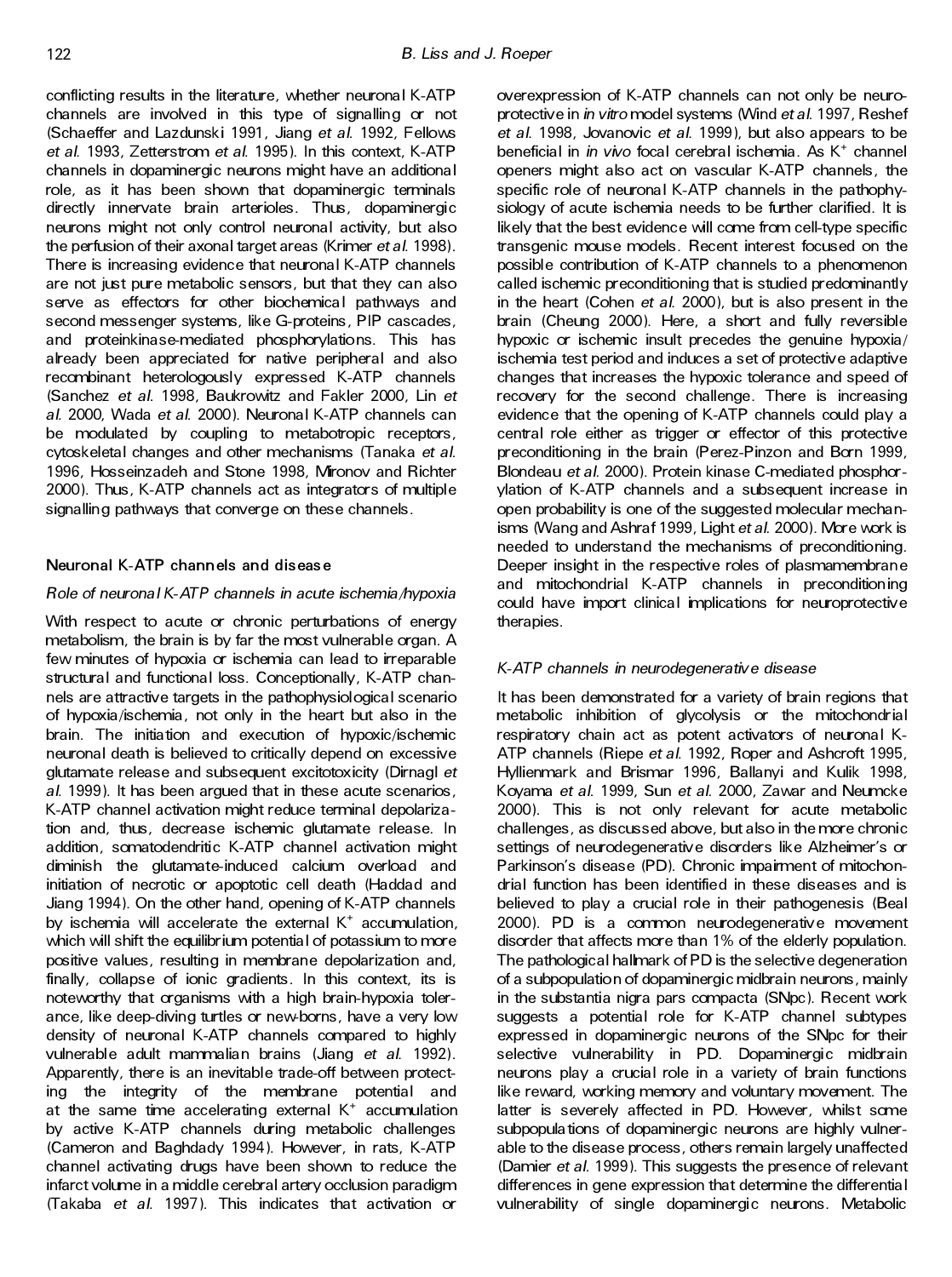stress has been identified as an important trigger factor for the neurodegenerativ e process of PD. In particular, reduced activity of the mitochondrial respiratory chain complex I  $(CXI - NADH$  ubichinone reductase) of  $\sim$  40% has been consistently found in PD patients (Beal 2000). However, the pathophysiological downstream events that are induced by CXI inhibition and lead to the selective dopaminergic degeneration are still unclear. In this context, K-ATP channels in DA neurons might act as candidate targets of the chronic metabolic disturbance present in PD. Under physiological conditions, dopaminergic midbrain neurons show spontaneous action potential firing and—at least in *in* vitro brain slices-most K-ATP channels are closed (Roper and Ashcroft 1995, Liss *et al*. 1999a). The activation of K-ATP channels in response to metabolic inhibition leads to an hyperpolarization of the dopaminergic neurons, accompanied by a complete loss of their normal pacemaker activity. However, the K-ATP channel response to metabolic stress is not uniform within the population of dopaminergic SNpc neurons . In acute mouse brain slices, a partial inhibition of the mitochondrial CXI by rotenone activates K-ATP channels only in a subpopulation of  $\sim$  40% of dopaminergic neurons with a half maximal effective concentration  $(EC_{50})$  of 15 nM. This corresponds to a degree of CXI inhibition similar to that found in brains of PD patients (Beal 1999) and suggests the possibility of K-ATP channel activation in PD. Combined single-cell RT-PCR experiments demonstrated that these highly responsive dopaminergic neurons express the K-ATP channel subunits SUR1 and Kir6.2 (see Figure 2D, upper panel). In contrast, the other population of dopaminergic SNpc neurons possess a more than 100 fold higher  $EC_{50}$ (2  $\mu$ M) for rotenone-induced K-ATP channel activationindicativ e of a significantly lower sensitivity to CXI inhibition. Theses neurons, which maintain their pacemaker activity during partial CXI inhibition, express the other SUR isoform, SUR2B, in combination with Kir6.2 mRNA (see Figure 2D) (Liss *et al*. 1999a). By analogy, the activity of SUR2B expressing dopaminergic neurons might not be perturbed in PD. It is important to note that the molecular mechanisms defining metabolic sensitivity of K-ATP channels are still not clear. However, recombinant SUR1/Kir6.2 containing K-ATP channels also show a higher sensitivity to metabolic stress compared to SUR2A/Kir6.2 mediated channels (Ashcroft and Gribble 1998). This demonstrates that the alternative expression of SUR subunits is a major determinant of metabolic sensitivity of K-ATP channels .

## *K*-ATP channels in the weaver mouse—a genetic model of *dopaminergic degeneration*

Studies of dopaminergic mid-brain neurons in the *weaver* mouse, a genetic mouse model of dopaminergic degeneration similar to that in PD (Patil *et al*. 1995), support the idea of K-ATP channel activation as a neuroprotective strategy. The *weaver* mouse is characterized by a point mutation in the pore region of a G-protein coupled inwardly rectifying potassium channel (GIRK2). As homomers, the mutated GIRK2 channel lost its potassium selectivity and can be constitutively active, resulting in a chronic, depolarizing sodium influx into dopaminergic SNpc neurons (Kofuji *et al*.

1996, Navarro *et al*. 1996, Slesinger *et al*. 1996, Liss *et al*. 1999b, Guatteo *et al*. 2000). The chronic sodium overload is expected to further enhance ATP consumption of the  $\mathsf{Na^+/K^+}$ ATPase, which is already a major single consumer of neuronal ATP. It was demonstrated, for dopaminergic neurons in homozygous *weaver*, that SUR1/Kir6.2 containing K-ATP channels are tonically activated in direct conse quence to the activity of *weaver* GIRK2 channels . This partially compensates the chronic depolarization of the dopaminergic weaver neurons . Single-cell RT-PCR experi ments revealed the complete absence of SUR2B expressing dopaminergic neurons in *weaver* (Liss *et al*. 1999a, b). These results give the first evidence that alternative SUR1 expression and activation of K-ATP channels can affect the process of dopaminergic neurodegeneration. Furthermore, preconditioning might also be a relevant mechanism reducing the vulnerability of dopaminergic neurons towards neurotoxins like MPTP (Duan and Mattson 1999). In summary, there is growing evidence that the differential expression of K-ATP channel subunits in DA neurons not only determines the acute response to metabolic stress, but might also be an important molecular mechanism for their differential vulnerability in chronic neurodegenerativ e disorders.

To explicitly test the potential roles of molecularly defined K-ATP channels in the brain, as reviewed in this article, one need to combine existing electrophysiological and molecular methods with a new generation of cell-type specific transgenic mouse models of K-ATP channel function.

#### **Acknowledgements**

This work was supported by the Medical Research Council and the Deutsche Forschungsgemeinschaft. B.L. was a Blaschko Visiting Research Scholar and is a Todd-Bird Junior Research Fellowat New College. J.R. is the Monsanto Senior Research Fellow at Exeter College.

#### **References**

- Aguilar-Bryan, L., Clement, J. P., Gonzalez, G., Kunjilwar, K., Babenko, A. and Bryan, J., 1998, Toward understanding the assembly and structure of K-ATP channels. *Physiology Review*, **78,** 227± 245.
- Aguilar-Bryan, L., Nichols, C. G., Wechsler, S. W., Clement, J. P. T., Boyd, A. E., Gonzalez, G., Herrera-Sosa, H., Nguy, K., Bryan, J. and Nelson, D. A., 1995, Cloning of the beta cell high-affinity sulfonylurea receptor: a regulator of insulin secretion [see comments]. *[Science](http://rosina.catchword.com/nw=1/rpsv/0036-8075^28^29268L.423[aid=164199])*, **268,** 423± 426.
- Amoroso, S., Schmid-Antomarchi, H., Fosset, M. and Lazdunski, M., 1990, Glucose, sulfonylureas, and neurotransmitter release: role of ATP-sensitive K<sup>+</sup> channels. *[Science](http://rosina.catchword.com/nw=1/rpsv/0036-8075^28^29247L.852[aid=1493608]),* 247, 852-854.
- Ashcroft, F. M., 1988, Adenosine 5'-triphosphate-sensitive potas-sium channels. Annual Review of [Neuroscience](http://rosina.catchword.com/nw=1/rpsv/0147-006X^28^2911L.97[aid=1493609]), 11, 97 - 118.
- Ashcroft, F. M. and Gribble, F. M, 1999, ATP-sensitive K<sup>+</sup> channels and insulin secretion: their role in health and disease. *Diabetologia*, **42,** 903± 919.
- Ashcroft, F. M. and Gribble, F. M., 2000, New windows on the mechanism of action of K(ATP) channel openers. [In Process Citation]. *Trends in Pharmacology Science*, **21,** 439± 445.
- Ashford, M. L., Boden, P. R. and Treherne, J. M., 1990, Glucoseinduced excitation of hypothalamic neurones is mediated by ATPsensitive K <sup>+</sup> channels. *Pflugers Archives*, **415,** 479± 483.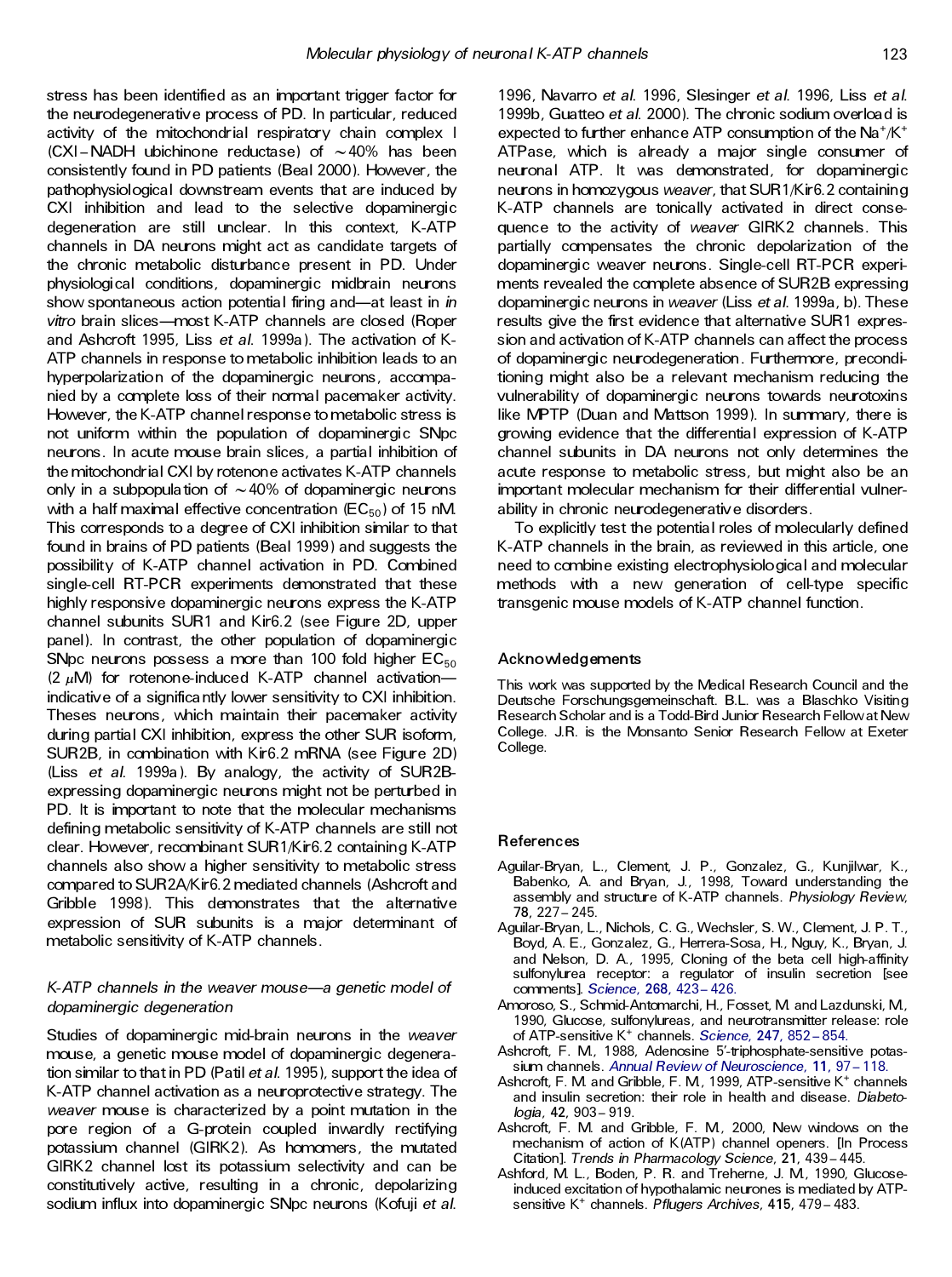- Ballanyi, K. and Kulik, A., 1998, Intracellular Ca2<sup>+</sup> during metabolic activation of K-ATP channels in spontaneously active dorsal vagal neurons in medullary slices. *European Journal of [Neuroscience](http://rosina.catchword.com/nw=1/rpsv/0953-816X^28^2910L.2574[aid=1493611])*, **10,** 2574± [2585.](http://rosina.catchword.com/nw=1/rpsv/0953-816X^28^2910L.2574[aid=1493611])
- Baukrowitz, T. and Fakler, B., 2000, K(ATP) channels: linker between phospholipid metabolism and excitability. *[Biochemical](http://rosina.catchword.com/nw=1/rpsv/0006-2952^28^2960L.735[aid=1493612]) [Pharmacology](http://rosina.catchword.com/nw=1/rpsv/0006-2952^28^2960L.735[aid=1493612])*, **60,**735± 740.
- Baukrowitz, T., Schulte, U., Oliver, D., Herlitze, S., Krauter, T., Tucker, S. J., Ruppersberg, J. P. and Fakler, B., 1998, PIP2 and PIP as determinants for ATP inhibition of K-ATP channels [see comments]. *[Science](http://rosina.catchword.com/nw=1/rpsv/0036-8075^28^29282L.1141[aid=1493613])*, **282,** 1141± 1144.
- Beal, M. F., 1999, Mitochondria, NO and neurodegeneration. **Biochemical Society Symposium, 66, 43-54.**
- Beal, M. F., 2000, Energetics in the pathogenesis of neurodegen erative diseases. *Trends in [Neuroscience](http://rosina.catchword.com/nw=1/rpsv/0166-2236^28^2923L.298[aid=1493615])*, 23, 298-304.
- Blondeau, N., Plamondon, H., Richelme, C., Heurteaux, C. and Lazdunski, M., 2000, K(ATP) channel openers, adenosine agonists and epileptic preconditioning are stress signals inducing hippocampal neuroprotection [In Process Citation]. *Neuroscience*, **100,** 465± 474.
- Bryan, J. and Aguilar-Bryan, L., 1999, Sulfonylurea receptors: ABC transporters that regulate ATP-sensitive K(+) channels. *[Biochimi](http://rosina.catchword.com/nw=1/rpsv/0006-3002^28^291461L.285[aid=1493617]) ca et [Biophysica](http://rosina.catchword.com/nw=1/rpsv/0006-3002^28^291461L.285[aid=1493617]) Acta*, **1461,** 285± 303.
- Cameron, J. S. and Baghdady, R., 1994, Role of ATP sensitive potassium channels in long term adaptation to metabolic stress. *Cardiovascular Research*, **28,** 788± 796.
- Cheung, R. T., 2000, Ischemic preconditioning and tolerance in human brain [letter]. *[Stroke](http://rosina.catchword.com/nw=1/rpsv/0039-2499^28^2931L.2266[aid=1493619])*, **31,** 2266± 2278.
- Chutkow, W. A., Makielski, J. C., Nelson, D. J., Burant, C. F. and Fan, Z., 1999, Alternative splicing of sur2 Exon 17 regulates nucleotide sensitivity of the ATP-sensitive potassium channel. *Journal of Biological [Chemistry](http://rosina.catchword.com/nw=1/rpsv/0021-9258^28^29274L.13656[aid=1493620])*, **274,** 13656± 13665.
- Chutkow, W. A., Simon, M. C., Le Beau, M. M. and Burant, C. F., 1996, Cloning, tissue expression, and chromosomal localization of SUR2, the putative drug-binding subunit of cardiac, skeletal muscle, and vascular K-ATP channels. *[Diabetes](http://rosina.catchword.com/nw=1/rpsv/0012-1797^28^2945L.1439[aid=1493621])*, 45, 1439 - 1445.
- Clement, J. P. T., Kunjilwar, K., Gonzalez, G., Schwanstecher, M., Panten, U., Aguilar-Bryan, L. and Bryan, J., 1997, Association and stoichiometry of K(ATP) channel subunits. Neuron, 18, 827-838.
- Cohen, M. V., Baines, C. P. and Downey, J. M., 2000, Ischemic preconditioning: from adenosine receptor of K-ATP channel. *Annual Review of [Physiology](http://rosina.catchword.com/nw=1/rpsv/0066-4278^28^2962L.79[aid=1493623])*, **62,** 79± 109.
- Dallaporta, M., Perrin, J. and Orsini, J. C., 2000, Involvement of adenosine triphosphate-sensitive K <sup>+</sup> channels in glucose-sensing in the rat solitary tract nucleus. [Neuroscience](http://rosina.catchword.com/nw=1/rpsv/0304-3940^28^29278L.77[aid=1493624]) Letters, 278, 77 -[80.](http://rosina.catchword.com/nw=1/rpsv/0304-3940^28^29278L.77[aid=1493624])
- Damier, P., Hirsch, E. C., Agid, Y. and Graybiel, A M, 1999, The substantia nigra of the human brain. II. Patterns of loss of dopamine-containing neurons in Parkinson's disease [see com ments]. *Brain*, 122, 1437-1448.
- Dirnagl, U., Iadecola, C. and Moskowitz, M. A., 1999, Pathobiology of ischaemic stroke: an integrated view. *Trends in Neuroscience*, **22,** 391± 397.
- Dixon, A. K., Richardson, P. J., Lee, K., Carter, N. P. and Freeman, T. C., 1998, Expression profiling of single cells using 3 prime end amplification (TPEA) PCR. *Nucleic Acids [Research](http://rosina.catchword.com/nw=1/rpsv/0305-1048^28^2926L.4426[aid=1493627])*, **26,** 4426± [4431.](http://rosina.catchword.com/nw=1/rpsv/0305-1048^28^2926L.4426[aid=1493627])
- Duan, W. and Mattson, M. P., 1999, Dietary restriction and 2 deoxyglucose administration improve behavioral outcome and reduce degeneration of dopaminergic neurons in models of Parkinson's disease. *Journal of [Neuroscience](http://rosina.catchword.com/nw=1/rpsv/0360-4012^28^2957L.195[aid=1493628]) Research*, **57,** 195± [206.](http://rosina.catchword.com/nw=1/rpsv/0360-4012^28^2957L.195[aid=1493628])
- Dunn-Meynell, A. A., Rawson, N. E. and Levin, B. E., 1998, Distribution and phenotype of neurons containing the ATPsensitive K<sup>+</sup> channel in rat brain. *Brain [Research](http://rosina.catchword.com/nw=1/rpsv/0006-8993^28^29814L.41[aid=1493629]),* 814, 41 – 54.
- Dunn-Meynell, A. A., Routh, V. H., McArdle, J. J. and Levin, B. E., 1997, Low-affinity sulfonylurea binding sites reside on neuronal cell bodies in the brain. *Brain Research*, 745, 1 - 9.
- Eberwine, J., Yeh, H., Miyashiro, K., Cao, Y., Nair, S., Finnell, R., Zettel, M. and Coleman, P., 1992, Analysis of gene expression in single live neurons. *[Proceedings](http://rosina.catchword.com/nw=1/rpsv/0027-8424^28^2989L.3010[aid=534236]) of the National Academy of [Sciences](http://rosina.catchword.com/nw=1/rpsv/0027-8424^28^2989L.3010[aid=534236]) (USA)*, **89,** 3010± 3014.
- Erecinska, M. and Dagani, F., 1990, Relationships between the neuronal sodium/potassium pump and energy metabolism. Effects of K<sup>+</sup>, Na<sup>+</sup>, and adenosine triphosphate in isolated brain synaptosomes. Journal of Genetic Physiology, 95, 591-616.
- Eto, K., Tsubamoto, Y., Terauchi, Y., Sugiyama, T., Kishimoto, T., Takahashi, N., Yamauchi, N., Kubota, N., Murayama, S., Aizawa, T., Akanuma, Y., Aizawa, S., Kasai, H., Yazaki, Y. and Kadowaki, T., 1999, Role of NADH shuttle system in glucose-induced activation of mitochondrial metabolism and insulin secretion [see comments]. *[Science](http://rosina.catchword.com/nw=1/rpsv/0036-8075^28^29283L.981[aid=794007])*, **283,** 981± 985.
- Fellows, L. K., Boutelle, M. G. and Fillenz, M., 1993, ATP-sensitive potassium channels and local energy demands in the rat hippocampus: an in vivo study. *Journal of [Neurochemistry](http://rosina.catchword.com/nw=1/rpsv/0022-3042^28^2961L.949[aid=1493631])*, **61,** 949± [954.](http://rosina.catchword.com/nw=1/rpsv/0022-3042^28^2961L.949[aid=1493631])
- Finta, E. P., Harms, L., Sevcik, J., Fischer, H. D. and Illes, P., 1993, Effects of potassium channel openers and their antagonists on rat locus coeruleus neurones. *British Journal of [Pharmacology](http://rosina.catchword.com/nw=1/rpsv/0007-1188^28^29109L.308[aid=1493632])*, **109,** 308± [315.](http://rosina.catchword.com/nw=1/rpsv/0007-1188^28^29109L.308[aid=1493632])
- Fujimura, N., Tanaka, E., Yamamoto, S., Shigemori, M. and Higashi, H., 1997, Contribution of ATP-sensitive potassium channels to hypoxic hyperpolarization in rat hippocampal CA1 neurons *in vitro*. *Journal of Neurophysiology*, **77,** 378± 385.
- Gribble, F. M., Tucker, S. J. and Ashcroft, F. M., 1997, The interaction of nucleotides with the tolbutamide block of cloned ATP-sensitive K <sup>+</sup> channel currents expressed in Xenopus oocytes: a reinterpretation. *Journal of Physiology (London)*, **504,**  $35 - 45.$
- Guatteo, E., Federici, M., Siniscalchi, A., Knopfel, T., Mercuri, N. B. and Bernardi, G., 1998, Whole cell patch-clamp recordings of rat midbrain dopaminergic neurons isolate a sulphonylurea- and ATPsensitive component of potassium currents activated by hypoxia. *Journal of [Neurophysiology](http://rosina.catchword.com/nw=1/rpsv/0022-3077^28^2979L.1239[aid=1493635])*, **79,** 1239± 1245.
- Guatteo, E., Fusco, F. R., Giacomini, P., Bernardi, G. and Mercuri, N. B., 2000, The weaver mutation reverses the function of dopamine and GABA in mouse dopaminergic neurons. *[Journal](http://rosina.catchword.com/nw=1/rpsv/0270-6474^28^2920L.6013[aid=1493636]) of [Neuroscience](http://rosina.catchword.com/nw=1/rpsv/0270-6474^28^2920L.6013[aid=1493636])*, **20,** 6013± 6020.
- Haddad, G. G. and Jiang, C., 1994, Mechanisms of neuronal survival during hypoxia: ATP-sensitive K <sup>+</sup> channels. *Biology Neonate*, **65,** 160± 165.
- Hernandez-Sanchez, C., Ito, Y., Ferrer, J., Reitman, M. and LeRoith, D., 1999, Characterization of the mouse sulfonylurea receptor 1 promoter and its regulation. *Journal of Biological Chemistry*, **274,** 18261± 18270.
- Heron, L., Virsolvy, A., Peyrollier, K., Gribble, F. M., Le Cam, A., Ashcroft, F. M. and Bataille, D., 1998, Human alpha-endosulfine, a possible regulator of sulfonylurea-sensitive K-ATP channel: molecular cloning, expression and biological properties. *[Proceed](http://rosina.catchword.com/nw=1/rpsv/0027-8424^28^2995L.8387[aid=1493639])ings of the National [Academy](http://rosina.catchword.com/nw=1/rpsv/0027-8424^28^2995L.8387[aid=1493639]) of Sciences (USA)*, **95,** 8387± 8391.
- Hicks, G. A., Hudson, A. L. and Henderson, G., 1994, Localization of high affinity [3H]glibenclamide binding sites within the substantia nigra zona reticulata of the rat brain. *Neuroscience*, 61, 285 - 292.
- Higgins, C. F., 1995, The ABC of channel regulation. *Cell*, 82, [693](http://rosina.catchword.com/nw=1/rpsv/0092-8674^28^2982L.693[aid=1493641])-[696.](http://rosina.catchword.com/nw=1/rpsv/0092-8674^28^2982L.693[aid=1493641])
- Hosseinzadeh, H. and Stone, T. W., 1998, Tolbutamide blocks postsynaptic but not presynaptic effects of adenosine on hippocampal CA1 neurones. *Journal of Neural Transmission*, **105,** 161± 172.
- Hyllienmark, L. and Brismar, T., 1996, Effect of metabolic inhibition on K <sup>+</sup> channels in pyramidal cells of the hippocampal CA1 region in rat brain slices. *Journal of [Physiology](http://rosina.catchword.com/nw=1/rpsv/0022-3751^28^29496L.155[aid=1493643]) (London)*, **496,** 155± 164.
- Illes, P., Sevcik, J., Finta, E. P., Frohlich, R., Nieber, K. and Norenberg, W., 1994, Modulation of locus coeruleus neurons by extra- and intracellular adenosine 5'-triphosphate. *Brain [Research](http://rosina.catchword.com/nw=1/rpsv/0361-9230^28^2935L.513[aid=1493644]) [Bulletin](http://rosina.catchword.com/nw=1/rpsv/0361-9230^28^2935L.513[aid=1493644])*, **35,** 513± 519.
- Inagaki, N., Gonoi, T., Clement, J. P. T., Namba, N., Inazawa, J., Gonzalez, G., Aguilar-Bryan, L., Seino, S. and Bryan, J., 1995a, Reconstitution of IK-ATP: an inward rectifier subunit plus the sulfonylurea receptor [see comments]. *Science*, 270, 1166 - 1170.
- Inagaki, N., Gonoi, T., Clement, J. P., Wang, C. Z., Aguilar-Bryan, L., Bryan, J. and Seino, S., 1996, A family of sulfonylurea receptors determines the pharmacological properties of ATP-sensitive K<sup>+</sup> channels. *Neuron*, **16,** 1011± 1017.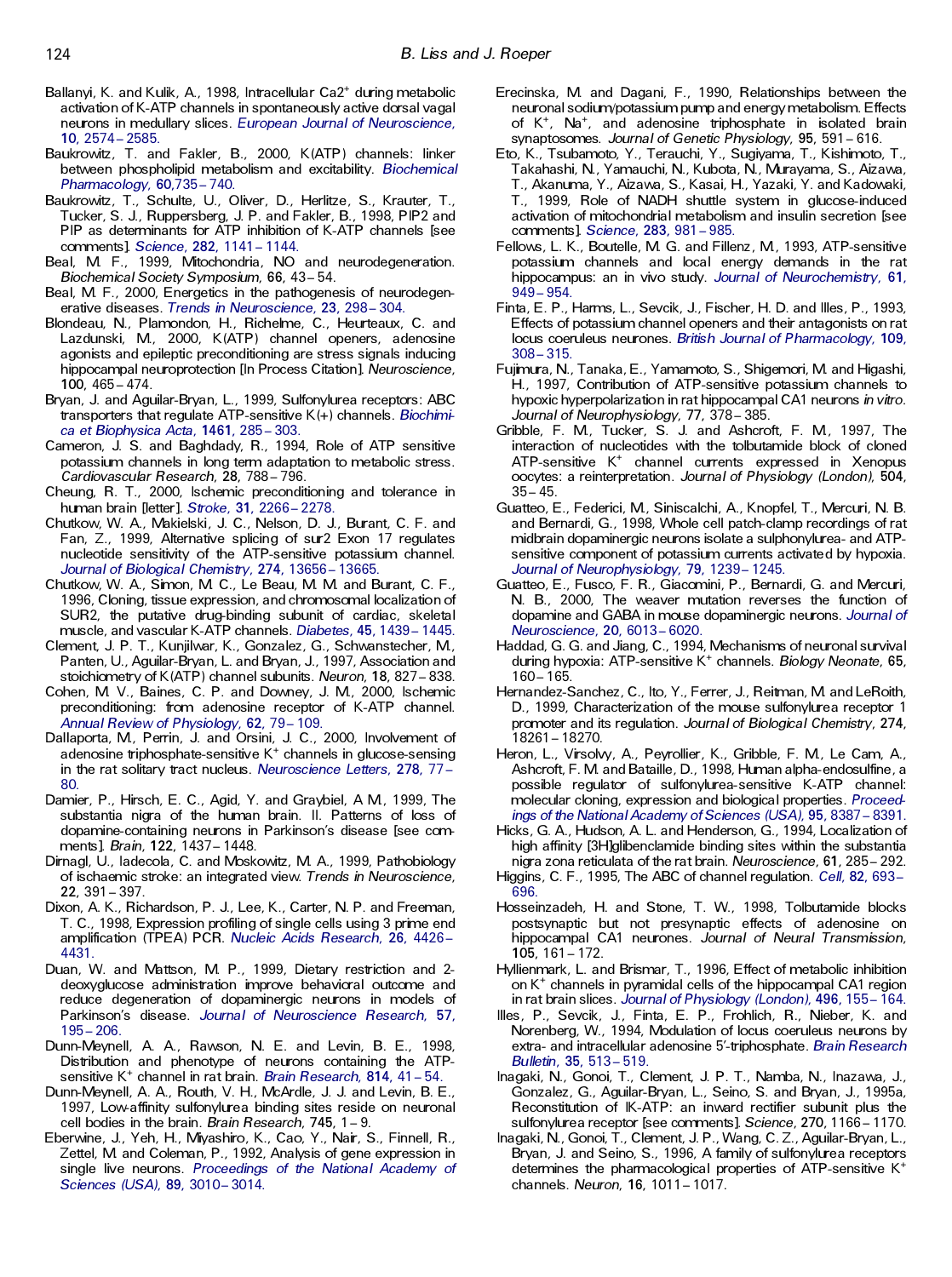- Inagaki, N., Gonoi, T. and Seino, S., 1997, Subunit stoichiometry of the pancreatic beta-cell ATP-sensitive K <sup>+</sup> channel. *FEBS [Letters](http://rosina.catchword.com/nw=1/rpsv/0014-5793^28^29409L.232[aid=1493647])*, **[409,](http://rosina.catchword.com/nw=1/rpsv/0014-5793^28^29409L.232[aid=1493647])** 232± 236.
- Inagaki, N., Inazawa, J. and Seino, S., 1995b, cDNA sequence, gene structure, and chromosomal localization of the human ATPsensitive potassium channel, uK-ATP-1, gene (KCNJ8). *[Geno](http://rosina.catchword.com/nw=1/rpsv/0888-7543^28^2930L.102[aid=1493648]) [mics](http://rosina.catchword.com/nw=1/rpsv/0888-7543^28^2930L.102[aid=1493648])*, **30,** 102± 104.
- Inagaki, N., Tsuura, Y., Namba, N., Masuda, K., Gonoi, T., Horie, M., Seino, Y., Mizuta, M. and Seino, S., 1995c, Cloning and functional characterization of a novel ATP-sensitive potassium channel ubiquitously expressed in rat tissues, including pancreatic islets , pituitary, skeletal muscle, and heart. *Journal of [Biological](http://rosina.catchword.com/nw=1/rpsv/0021-9258^28^29270L.5691[aid=164208]) [Chemistry](http://rosina.catchword.com/nw=1/rpsv/0021-9258^28^29270L.5691[aid=164208])*, **270,** 5691± 5694.
- Inoue, I., Nagase, H., Kishi, K. and Higuti, T., 1991, ATP-sensitive K + channel in the mitochondrial inner membrane. Nature, 352, 244 -247.
- Isomoto, S., Kondo, C., Yamada, M., Matsumoto, S., Higashiguchi, O., Horio, Y., Matsuzawa, Y. and Kurachi, Y., 1996, A novel sulfonylurea receptor forms with BIR (Kir6.2) a smooth muscle type ATP-sensitive K <sup>+</sup> channel. *Journal of Biological Chemistry*, **271,** 24321± 24324.
- Jiang, C., Xia, Y. and Haddad, G. G., 1992, Role of ATP-sensitive K + channels during anoxia: major differences between rat (newborn and adult) and turtle neurons. *Journal of [Physiology](http://rosina.catchword.com/nw=1/rpsv/0022-3751^28^29448L.599[aid=1493651]) (London)*, **[448,](http://rosina.catchword.com/nw=1/rpsv/0022-3751^28^29448L.599[aid=1493651])** 599± 612.
- Jovanovic, N., Jovanovic, S., Jovanovic, A. and Terzic, A., 1999, Gene delivery of Kir6.2/SUR2A in conjunction with pinacidil handles intracellular Ca2 <sup>+</sup> homeostasis under metabolic stress. *Faseb [Journal](http://rosina.catchword.com/nw=1/rpsv/0892-6638^28^2913L.923[aid=1493652])*, **13,** 923± 929.
- Karschin, A., Brockhaus, J. and Ballanyi, K., 1998, K-ATP channel formation by the sulphonylurea receptors SUR1 with Kir6.2 subunits in rat dorsal vagal neurons *in situ*. *Journal of Physiology (London)*, **509,** 339± 346.
- Karschin, C., Ecke, C., Ashcroft, F. M. and Karschin, A., 1997, Overlapping distribution of K(ATP) channel-forming Kir6.2 subunit and the sulfonylurea receptor SUR1 in rodent brain. *FEBS Letters*, **401,** 59± 64.
- Kofuji, P., Hofer, M., Millen, K. J., Millonig, J. H., Davidson, N., Lester, H. A. and Hatten, M. E., 1996, Functional analysis of the weaver mutant GIRK2 K<sup>+</sup> channel and rescue of weaver granule cells. *[Neuron](http://rosina.catchword.com/nw=1/rpsv/0896-6273^28^2916L.941[aid=1493655])*, **16,** 941± 952.
- Koster, J. C., Marshall, B. A., Ensor, N., Corbett, J. A. and Nichols, C. G., 2000, Targeted overactivity of beta cell K(ATP) channels induces profound neonatal diabetes. *Cell*, [100,](http://rosina.catchword.com/nw=1/rpsv/0092-8674^28^29100L.645[aid=1493656]) 645 - 654.
- Koyama, S., Jin, Y. H. and Akaike, N., 1999, ATP-sensitive and Ca2<sup>+</sup>-activated K <sup>+</sup> channel activities in the rat locus coeruleus neurons during metabolic inhibition. *Brain [Research](http://rosina.catchword.com/nw=1/rpsv/0006-8993^28^29828L.189[aid=1493657])*, **828,** 189± [192.](http://rosina.catchword.com/nw=1/rpsv/0006-8993^28^29828L.189[aid=1493657])
- Krimer, L. S., Muly, E. C., Williams, G. V. and Goldman-Rakic, P. S., 1998, Dopaminergic regulation of cerebral cortical microcirculation [see comments]. *National Neuroscience*, **1,** 286± 289.
- Lambolez, B., Audinat, E., Bochet, P., Crepel, F. and Rossier, J., 1992, AMPA receptor subunits expressed by single Purkinje cells. *[Neuron](http://rosina.catchword.com/nw=1/rpsv/0896-6273^28^299L.247[aid=1493659])*, **9,** 247± 258.
- Lamensdorf, I., Meiri, N., Harvey-White, J., Jacobowitz, D. M. and Kopin, I. J., 1999, Kir6.2 oligoantisense administered into the globus pallidus reduces apomorphine-induced turning in 6-OHDA hemiparkinsonian rats. *Brain [Research](http://rosina.catchword.com/nw=1/rpsv/0006-8993^28^29818L.275[aid=1493660])*, **818,** 275± 284.
- Laming, P. R., 2000, Potassium signalling in the brain: its role in behaviour. [Neurochemistry](http://rosina.catchword.com/nw=1/rpsv/0197-0186^28^2936L.271[aid=1493661]) International, 36, 271 - 290.
- Lee, K., Dixon, A. K., Freeman, T. C. and Richardson, P. J., 1998, Identification of an ATP-sensitive potassium channel current in rat striatal cholinergic interneurones. *Journal of Physiology (London)*, **510,** 441± 453.
- Lee, K., Dixon, A. K., Richardson, P. J. and Pinnock, R. D., 1999, Glucose-receptive neurones in the rat ventromedial hypothalamus express K-ATP channels composed of Kir6.1 and SUR1 subunits. *Journal of [Physiology](http://rosina.catchword.com/nw=1/rpsv/0022-3751^28^29515L.439[aid=1493663]) (London)*, **515,** 439± 452.
- Levin, B. E., Dunn-Meynell, A. A. and Routh, V. H., 1999, Brain glucose sensing and body energy homeostasis: role in obesity and diabetes. *American Journal of Physiology*, **276,** R1223± R1231.
- Light, P. E., Bladen, C., Winkfein, R. J., Walsh, M. P. and French, R. J., 2000, Molecular basis of protein kinase C-induced activation of ATP-sensitive potassium channels. *[Proceedings](http://rosina.catchword.com/nw=1/rpsv/0027-8424^28^2997L.9058[aid=1493664]) of the National [Academy](http://rosina.catchword.com/nw=1/rpsv/0027-8424^28^2997L.9058[aid=1493664]) of Sciences (USA)*, **97,** 9058± 9063.
- Lin, Y. F., Jan, Y. N. and Jan, L. Y., 2000, Regulation of ATPsensitive potassium channel function by protein kinase A mediated phosphorylation in transfected HEK293 cells. *Embo Journal*, **19,** 942± 955.
- Liss, B., Bruns, R. and Roeper, J., 1999a, Alternative sulfonylurea receptor expression defines metabolic sensitivity of K-ATP channels in dopaminergic midbrain neurons. *Embo Journal*, **18,** 833± 846.
- Liss, B., Miki, T., Seino, S. and Roeper, J., 2000, Kir6.2-mediated K-ATP channels are an essential component for glucose sensing in mouse ventromedial hypothalamic neurons. *Journal of Physiology (London)*, 527, 114P - 115P.
- Liss, B., Neu, A. and Roeper, J., 1999b, The weaver mouse gain-offunction phenotype of dopaminergic midbrain neurons is deter mined by coactivation of wvGirk2 and K-ATP channels. *[Journal](http://rosina.catchword.com/nw=1/rpsv/0270-6474^28^2919L.8839[aid=1493667]) of [Neuroscience](http://rosina.catchword.com/nw=1/rpsv/0270-6474^28^2919L.8839[aid=1493667])*, **19,** 8839± 8848.
- Liu, M., Seino, S. and Kirchgessner, A. L., 1999, Identifica tion and characterization of glucoresponsive neurons in the enteric nervous system. *Journal of [Neuroscience](http://rosina.catchword.com/nw=1/rpsv/0270-6474^28^2919L.10305[aid=1493668])*, **19,** 10305± 10317.
- Luhmann, H. J. and Heinemann, U., 1992, Hypoxia-induced functional alterations in adult rat neocortex. *Journal of Neurophy siology*, **67,** 798± 811.
- Lynch, R. M., Tompkins, L. S., Brooks, H. L., Dunn-Meynell, A. A. and Levin, B. E., 2000, Localization of glucokinase gene expression in the rat brain. *Diabetes*, 49, 693-700.
- Miki, T., Liss, B., Minami, K., Shiuchi, T., Saraya, A., Horiuchi, M., Ashcroft, F. M., Minokoshi, Y., Kashima, Y., Roeper, J. and Seino, S., 2001, ATP-sensitive potassium channels in ventromedial hypothalamic neurons play an essential role in the maintenance of glucose homeostasis, by controlling glucagon release and food intake. *Nature Neuroscience*, in press.
- Miki, T., Nagashima, K., Tashiro, F., Kotake, K., Yoshitomi, H., Tamamoto, A., Gonoi, T., Iwanaga, T., Miyazaki, J. and Seino, S., 1998, Defective insulin secretion and enhanced insulin action in K-ATP channel-deficient mice. *[Proceedings](http://rosina.catchword.com/nw=1/rpsv/0027-8424^28^2995L.10402[aid=1493671]) of the National Acad emy of [Sciences](http://rosina.catchword.com/nw=1/rpsv/0027-8424^28^2995L.10402[aid=1493671]) (USA)*, **95,** 10402± 10406.
- Miki, T., Tashiro, F., Iwanaga, T., Nagashima, K., Yoshitomi, H., Aihara, H., Nitta, Y., Gonoi, T., Inagaki, N., Miyazaki, J. and Seino, S., 1997, Abnormalities of pancreatic islets by targeted expression of a dominant-negative K-ATP channel. *[Proceedings](http://rosina.catchword.com/nw=1/rpsv/0027-8424^28^2994L.11969[aid=1493672]) of the National [Academy](http://rosina.catchword.com/nw=1/rpsv/0027-8424^28^2994L.11969[aid=1493672]) of Sciences (USA)*, **94,** 11969± 11973.
- Minami, T., Oomura, Y. and Sugimori, M., 1986, Electrophysiological properties and glucose responsiveness of guinea-pig ventrome dial hypothalamic neurones in vitro. *Journal of Physiology (London)*, **380,** 127± 143.
- Mironov, S. L. and Richter, D. W., 2000, Intracellular signalling pathways modulate K(ATP) channels in inspiratory brainstem neurones and their hypoxic activation: involvement of metabotropic receptors, G-proteins and cytoskeleton. *Brain Research*, **853,** 60± 67.
- Mironova, G. D., Skarga, Y. Y., Grigoriev, S. M., Negoda, A. E., Kolomytkin, O. V. and Marinov, B. S., 1999, Reconstitution of the mitochondrial ATP-dependent potassium channel into bilayer lipid membrane. *Journal of Bioenergy and Biomembranes*, **31,** 159± 163.
- Monyer, H. and Lambolez, B., 1995, Molecular biology and physiology at the single-cell level. *Current [Opinions](http://rosina.catchword.com/nw=1/rpsv/0959-4388^28^295L.382[aid=1493675]) in Neuro [biology](http://rosina.catchword.com/nw=1/rpsv/0959-4388^28^295L.382[aid=1493675])*, **5,** 382± 387.
- Moritz, W., Leech, C. A., Ferrer, J. and Habener, J. F., 2001, Regulated expression of adenosine triphosphate-sensitive potassium channel subunits in pancreatic ss-cells . *Endocrinology*, **142,** 129± 138.
- Mourre, C., Smith, M. L., Siesjo, B. K. and Lazdunski, M., 1990, Brain ischemia alters the density of binding sites for glibenclamide, a specific blocker of ATP-sensitive K <sup>+</sup> channels. *Brain Research*, **526,** 147± 152.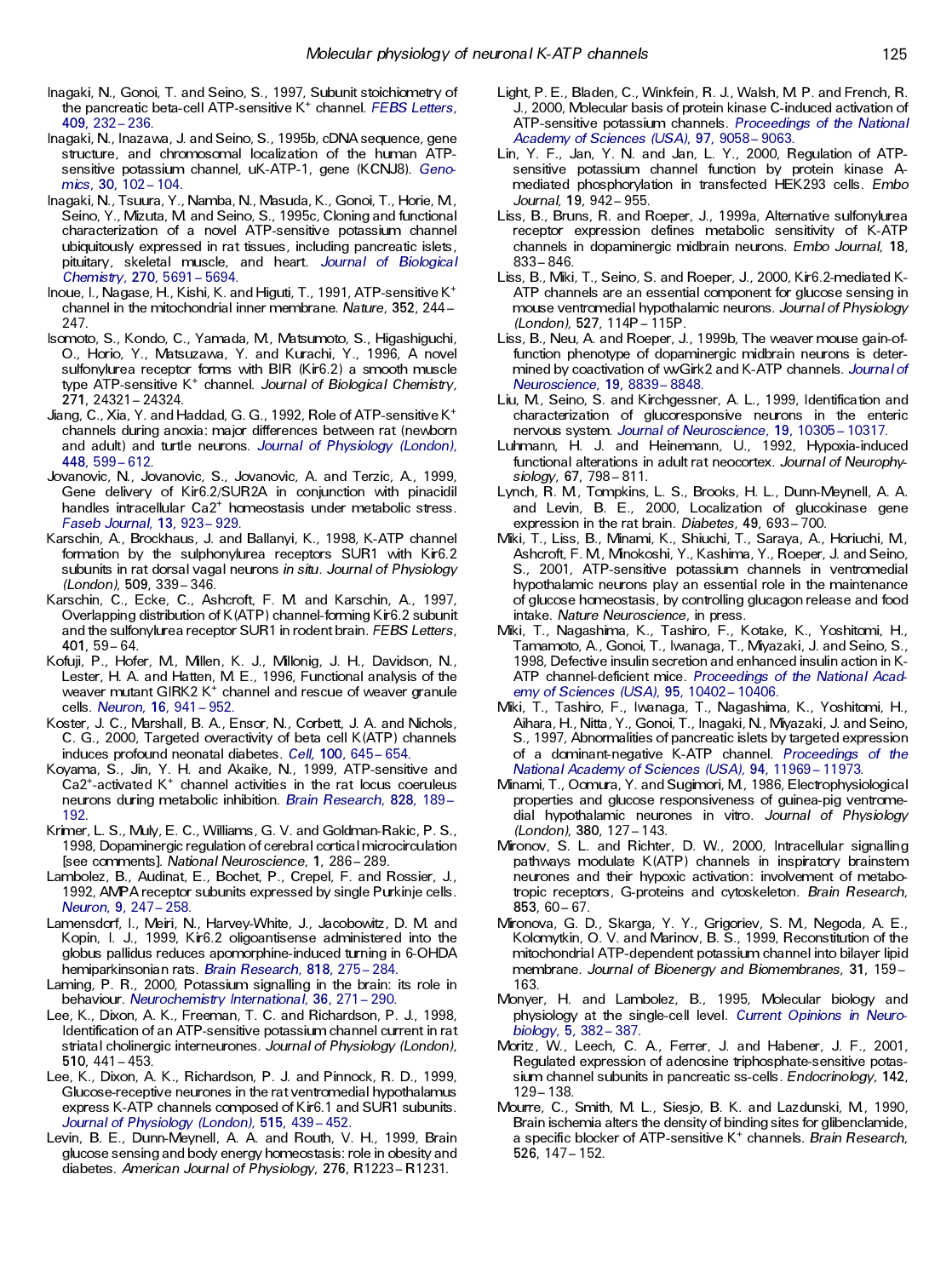- Nasonkin, I., Alikasifoglu, A., Ambrose, C., Cahill, P., Cheng, M., Sarniak, A., Egan, M. and Thomas, P. M., 1999, A novel sulfonylurea receptor family member expressed in the embryonic Drosophila dorsal vessel and tracheal system. *Journal of Biological Chemistry*, **274,** 29420± 29425.
- Navarro, B., Kennedy, M. E., Velimirovic, B., Bhat, D., Peterson, A. S. and Clapham, D. E., 1996, Nonselective and G betagammainsensitive weaver K<sup>+</sup> channels. *[Science](http://rosina.catchword.com/nw=1/rpsv/0036-8075^28^29272L.1950[aid=1493679])*, 272, 1950- 1953.
- Nguyen, T. S., Winn, H. R. and Janigro, D., 2000, ATP-sensitive potassium channels may participate in the coupling of neuronal activity and cerebrovascular tone. *American Journal of Physiology and Heart Circulatory Physiology*, **278,** H878± H885.
- Noma, A., 1983, ATP-regulated K <sup>+</sup> channels in cardiac muscle. *Nature*, **305,** 147± 148.
- Nualart, F., Godoy, A. and Reinicke, K., 1999, Expression of the hexose transporters GLUT1 and GLUT2 during the early development of the human brain. *Brain [Research](http://rosina.catchword.com/nw=1/rpsv/0006-8993^28^29824L.97[aid=1493681])*, 824, 97 - 104.
- Ohno-Shosaku, T. and Yamamoto, C., 1992, Identifica tion of an ATP-sensitive K <sup>+</sup> channel in rat cultured cortical neurons. *Pflugers Archives*, **422,** 260± 266.
- Okuyama, Y., Yamada, M., Kondo, C., Satoh, E., Isomoto, S., Shindo, T., Horio, Y., Kitakaze, M., Hori, M. and Kurachi, Y., 1998, The effects of nucleotides and potassium channel openers on the SUR2A/Kir6.2 complex K <sup>+</sup> channel expressed in a mammalian cell line, HEK293T cells. *Pflugers Archives*, **435,** 595± 603.
- Patil, N., Cox, D. R., Bhat, D., Faham, M., Myers, R. M. and Peterson, A. S., 1995, A potassium channel mutation in weaver mice implicates membrane excitability in granule cell differentiation [see comments]. National Genetics, 11, 126 - 129.
- Pelletier, M. R., Pahapill, P. A., Pennefather, P. S. and Carlen, P. L., 2000, Analysis of single K(ATP) channels in mammalian dentate gyrus granule cells. Journal of [Neurophysiology](http://rosina.catchword.com/nw=1/rpsv/0022-3077^28^2984L.2291[aid=1493683]), 84, 2291 - 2301.
- Perez-Pinzon, M. A. and Born, J. G., 1999, Rapid preconditioning neuroprotection following anoxia in hippocampal slices: role of the K <sup>+</sup> ATP channel and protein kinase C. *Neuroscience*, **89,**  $453 - 459.$
- Quayle, J. M., Nelson, M. T. and Standen, N. B., 1997, ATPsensitive and inwardly rectifying potassium channels in smooth muscle. *Physiology Review*, **77,** 1165± 1232.
- Rayner, D. V., Thomas, M. E. and Trayhurn, P., 1994, Glucose transporters (GLUTs 1-4) and their mRNAs in regions of the rat brain: insulin-sensitive transporter expression in the cerebellum [published erratum appears in *Canadian Journal of [Physiology](http://rosina.catchword.com/nw=1/rpsv/0008-4212^28^2972L.1098[aid=1493707]) and [Pharmacology](http://rosina.catchword.com/nw=1/rpsv/0008-4212^28^2972L.1098[aid=1493707])*, 1994, **72,** 1098]. *[Canadian](http://rosina.catchword.com/nw=1/rpsv/0008-4212^28^2972L.476[aid=1493685]) Journal of Physiology and [Pharmacology](http://rosina.catchword.com/nw=1/rpsv/0008-4212^28^2972L.476[aid=1493685])*, **72,** 476± 479.
- Reimann, F. and Ashcroft, F. M., 1999, Inwardly rectifying potassium channels. *Current Opinions in Cell Biology*, **11,** 503± 508.
- Reshef, A., Sperling, O. and Zoref-Shani, E., 1998, Opening of ATPsensitive potassium channels by cromakalim confers tolerance against chemical ischemia in rat neuronal cultures. *[Neuroscience](http://rosina.catchword.com/nw=1/rpsv/0304-3940^28^29250L.111[aid=1493687]) [Letters](http://rosina.catchword.com/nw=1/rpsv/0304-3940^28^29250L.111[aid=1493687])*, **250,** 111± 114.
- Riepe, M., Hori, N., Ludolph, A. C., Carpenter, D. O., Spencer, P. S. and Allen, C. N., 1992, Inhibition of energy metabolism by 3 nitropropionic acid activates ATP-sensitive potassium channels. **Brain [Research](http://rosina.catchword.com/nw=1/rpsv/0006-8993^28^29586L.61[aid=1493688]), 586, 61 - 66.**
- Roeper, J., Hainsworth, A. H. and Ashcroft, F. M., 1990, Activation of ATP-sensitive K channels by hypoglycaemia or metabolic inhibition in guinea-pig isolated substantia nigra neurones. *Journal of Physiology (London)*, **430,** P130.
- Roper, J. and Ashcroft, F. M., 1995, Metabolic inhibition and low internal ATP activate K-ATP channels in rat dopaminergic substantia nigra neurones. *Pflugers Archives*, **430,** 44± 54.
- Sakura, H., Ammala, C., Smith, P. A., Gribble, F. M. and Ashcroft, F. M., 1995, Cloning and functional expression of the cDNA encoding a novel ATP-sensitive potassium channel subunit expressed in pancreatic beta-cells , brain, heart and skeletal muscle. *[FEBS](http://rosina.catchword.com/nw=1/rpsv/0014-5793^28^29377L.338[aid=1493689]) [Letters](http://rosina.catchword.com/nw=1/rpsv/0014-5793^28^29377L.338[aid=1493689])*, **377,** 338± 344.
- Sanchez, J. A., Gonoi, T., Inagaki, N., Katada, T. and Seino, S., 1998, Modulation of reconstituted ATP-sensitive K(<sup>+</sup>)-channels by GTP-binding proteins in a mammalian cell line. *Journal of Physiology (London)*, **507,** 315± 324.
- Schaeffer, P. and Lazdunski, M., 1991, K <sup>+</sup> efflux pathways and neurotransmitter release associated to hippocampal ischemia: effects of glucose and of K <sup>+</sup> channel blockers. *Brain [Research](http://rosina.catchword.com/nw=1/rpsv/0006-8993^28^29539L.155[aid=1493691])*, **539,** 155± [158.](http://rosina.catchword.com/nw=1/rpsv/0006-8993^28^29539L.155[aid=1493691])
- Schuit, F. C., Huypens, P., Heimberg, H. and Pipeleers, D. G., 2001, Glucose sensing in pancreatic beta-cells : a model for the study of other glucose-regulated cells in gut, pancreas, and hypothalamus. [In Process Citation]. *[Diabetes](http://rosina.catchword.com/nw=1/rpsv/0012-1797^28^2950L.1[aid=1493692])*, 50, 1 - 11.
- Schwanstecher, C. and Bassen, D., 1997, K-ATP-channel on the somata of spiny neurones in rat caudate nucleus: regulation by drugs and nucleotides. *British Journal of Pharmacology*, **121,** 193± 198.
- Schwanstecher, C. and Panten, U., 1993, Tolbutamide- and diazoxide-sensitive K <sup>+</sup> channel in neurons of substantia nigra pars reticulata. *Naunyn Schmiedebergs Archives of Pharmacol ogy*, **348,** 113± 117.
- Schwanstecher, C. and Panten, U., 1994, Identification of an ATPsensitive K<sup>+</sup> channel in spiny neurons of rat caudate nucleus. *Pflugers Archives*, **427,** 187± 189.
- Seghers, V., Nakazaki, M., DeMayo, F., Aguilar-Bryan, L. and Bryan, J., 2000, Sur1 knockout mice. A model for K(ATP) channelindependent regulation of insulin secretion. *Journal of [Biological](http://rosina.catchword.com/nw=1/rpsv/0021-9258^28^29275L.9270[aid=1493695]) [Chemistry](http://rosina.catchword.com/nw=1/rpsv/0021-9258^28^29275L.9270[aid=1493695])*, **275,** 9270± 9277.
- Seino, S., 1999, ATP-sensitive potassium channels: a model of heteromultimeric potassium channel/receptor assemblies. *Annual Review of 61,* 337± 362.
- Seino, S., Iwanaga, T., Nagashima, K. and Miki, T., 2000, Diverse roles of K(ATP) channels learned from Kir6.2 genetically engineered mice. [Diabetes](http://rosina.catchword.com/nw=1/rpsv/0012-1797^28^2949L.311[aid=1493696]), 49, 311-318.
- Seutin, V., Shen, K. Z., North, R. A. and Johnson, S. W., 1996, Sulfonylurea-sensitive potassium current evoked by sodiumloading in rat midbrain dopamine neurons. *Neuroscience*, **71,**  $709 - 719.$
- Shiraishi, T., Oomura, Y., Sasaki, K. and Wayner, M. J., 2000, Effects of leptin and orexin-A on food intake and feeding related hypothalamic neurons. *Physiology of Behaviour*, **71,** 251± 261.
- Shyng, S. and Nichols, C. G., 1997, Octameric stoichiometry of the K-ATP channel complex. *Journal of General Physiology*, **110,** 655± 664.
- Shyng, S. L. and Nichols, C. G., 1998, Membrane phospholipid control of nucleotide sensitivity of K-ATP channels [see com ments]. *[Science](http://rosina.catchword.com/nw=1/rpsv/0036-8075^28^29282L.1138[aid=1493699])*, 282, 1138-1141.
- Silver, I. A. and Erecinska, M., 1998, Glucose-induced intracellular ion changes in sugar-sensitive hypothalamic neurons. *[Journal](http://rosina.catchword.com/nw=1/rpsv/0022-3077^28^2979L.1733[aid=1493700]) of [Neurophysiology](http://rosina.catchword.com/nw=1/rpsv/0022-3077^28^2979L.1733[aid=1493700])*, **79,**1733± 1745.
- Slesinger, P. A., Patil, N., Liao, Y. J., Jan, Y. N., Jan, L. Y. and Cox, D. R., 1996, Functional effects of the mouse weaver mutation on G protein-gated inwardly rectifying K <sup>+</sup> channels. *Neuron*, **16,**  $321 - 331.$
- Spanswick, D., Smith, M. A., Groppi, V. E., Logan, S. D. and Ashford, M. L., 1997, Leptin inhibits hypothalamic neurons by activation of ATP-sensitive potassium channels. *Nature*, **390,**  $521 - 525.$
- Spanswick, D., Smith, M. A., Mirshamsi, S., Routh, V. H. and Ashford, M L., 2000, Insulin activates ATP-sensitive K<sup>+</sup> channels in hypothalamic neurons of lean, but not obese rats. *National Neuroscience*, **3,** 757± 758.
- Stanford, I. M. and Lacey, M. G., 1995, Regulation of a potassium conductance in rat midbrain dopamine neurons by intracellular adenosine triphosphate (ATP) and the sulfonylureas tolbutamide and glibenclamide. Journal of [Neuroscience](http://rosina.catchword.com/nw=1/rpsv/0270-6474^28^2915L.4651[aid=1493704]), 15, 4651 - 4657.
- Stanford, I. M. and Lacey, M. G., 1996, Electrophysiological investigation of adenosine trisphosphate-sensitive potassium channels in the rat substantia nigra pars reticulata. *Neuroscience*, **74,** 499± 509.
- Stefani, M. R., Nicholson, G. M. and Gold, P. E., 1999, ATP-sensitive potassium channel blockade enhances spontaneous alternation performance in the rat: a potential mechanism for glucose mediated memory enhancement. *Neuroscience*, 93, 557–563.